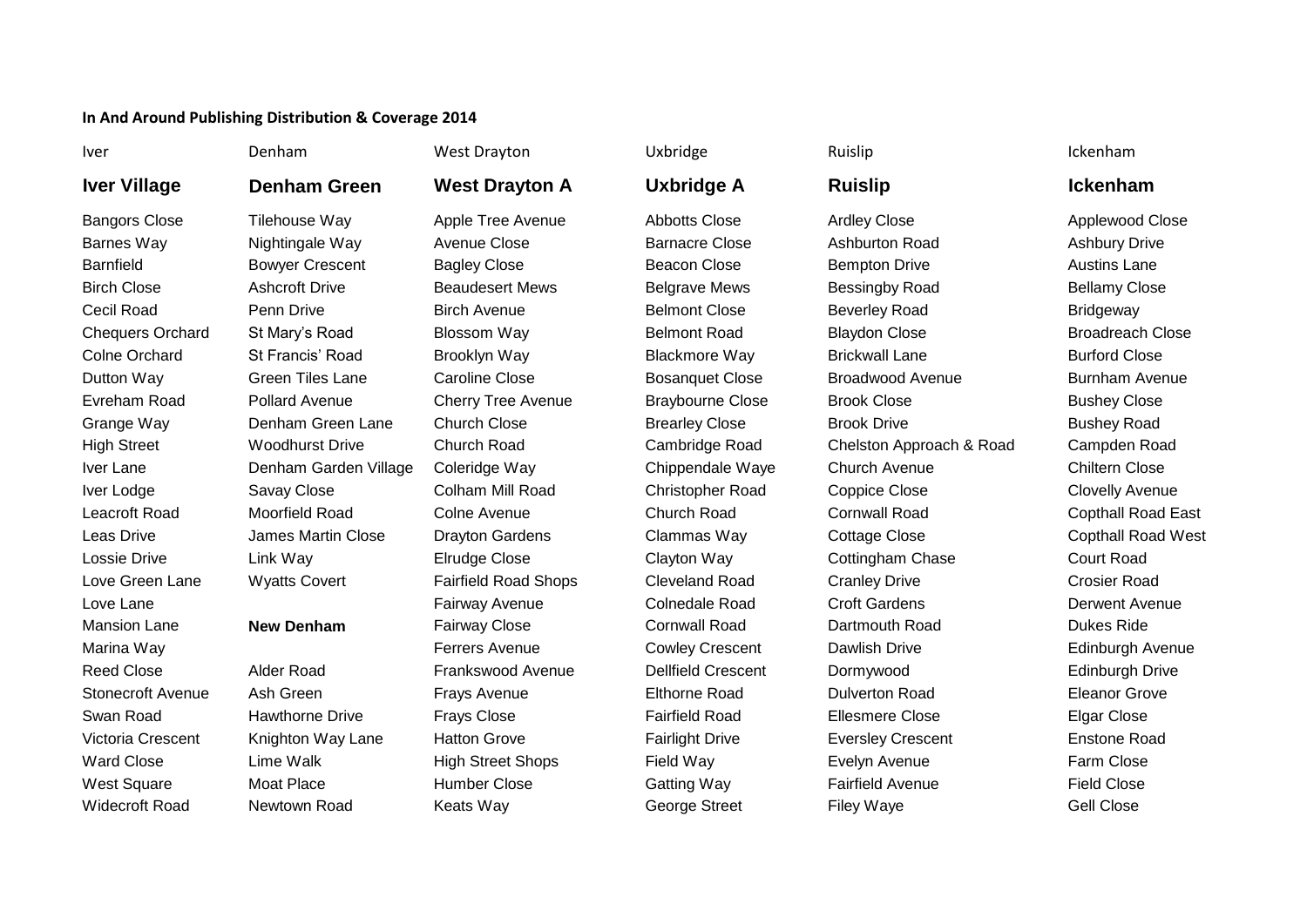Oakside Lawn Avenue Gravel Hill Flamborough Road Georgian Close **Richings Park** Orchard Close Lovibonds Avenue Grove Road Garden Close Gibson Road Oxford Road Mill Close Hamilton Way Glenalla Road Gilbey Close Bathurst Close Poplar Road Mill Road Harefield Road Glenhurst Avenue Gilmore Close Bathurst Walk Willow Avenue Money Lane Heron Close Grasmere Avenue Glebe Avenue Main Drive Community Crescent East Old Farm Road Hillman Close Green Walk Green Walk Glebe Close Old Slade Lane Willow Crescent West Osprey Close Huxley Close Grosvenor Vale Halford Road Richings Place Otterfield Road Iffley Close Hatherleigh Road Harlbury Road Richings Way **Harefield** Pippins Close Ivanhoe Close Heathfield Rise Harvil Road Somerset Way Roseary Close Kent Close Hill Lane & Hill Rise Heacham Avenue St James' Walk Broadwater Gardens Rowlheys Place Kings Road Kings College Road Hetherington Way Syke Cluan Broadwater Lane Scott Close Lancaster Road King Edwards Road Heythorp Drive Syke Ings Childs Avenue St Martins Close Lancresse Close Kingswear Road Highfield Drive The Poynings Church Hill St Martins Road Maygoods Close Larne Road Hoylake Crescent The Ridings Church Hill Stainby Close Maygoods Gardens Linden Avenue Irwin Close Thorney Lane Church Road Station Road Shops Maygoods Lane Manor Close Ivyhouse Road Thorney Lane South Countess Close Sunray Avenue Maylands Drive Manor Road Kempton Close Thorney Mill Road Dellside Swains Close Mead Road Mead Road Manor Way Senbury Close Wellesley Avenue Dexter Road Swan Road Montague Road Marlborough Avenue Lawrence Drive Gore Close The Green Moorfield Road Meadway Gardens & Meadway Lodore Green **Iver Heath** Harvil Road Treeside Close New Peachey Lane Midcroft Midroft Malvern Close Hillside West Drayton Park Avenue Nine Elms Avenue Moat Drive Melbourne Close Hinkley Close Wren Drive Nine Elms Close North Drive Milton Road

Alder Road Lewis Close Norfolk Road Orchard Close Milverton Drive Anslow Gardens Lovett Road **West Drayton B** North Common Road Paignton Road Neela Close Ashford Road Manor Court Norton Road Parkavenue Nettleton Road Bangors Road North Merle Avenue **Acacia Avenue** Acacia Avenue **Contained Drive** Pinn Way **Provided Avenue** Oak Avenue Bond Close Morse Close Almond Avenue Orchard Way Ravenscroft Close Parkfield Road Cedar Close Peerless Drive Ash Grove Pages Lane Rosebury Vale Pepys Close Coopers Row Priory Avenue Aspen Close Park Road Salcombe Way Pine Trees Drive Park Road Salcombe Way Copse Wood Sedley Grove Beech Close Peachey Lane Seaton Gardens Pymchester Close Delaford Close St Anne's Road Bell Avenue Press Road Selby Chase Rectory Way Firs Close St Mary's Road Berberis Walk Queens Road Sharps Lane Roker Park Avenue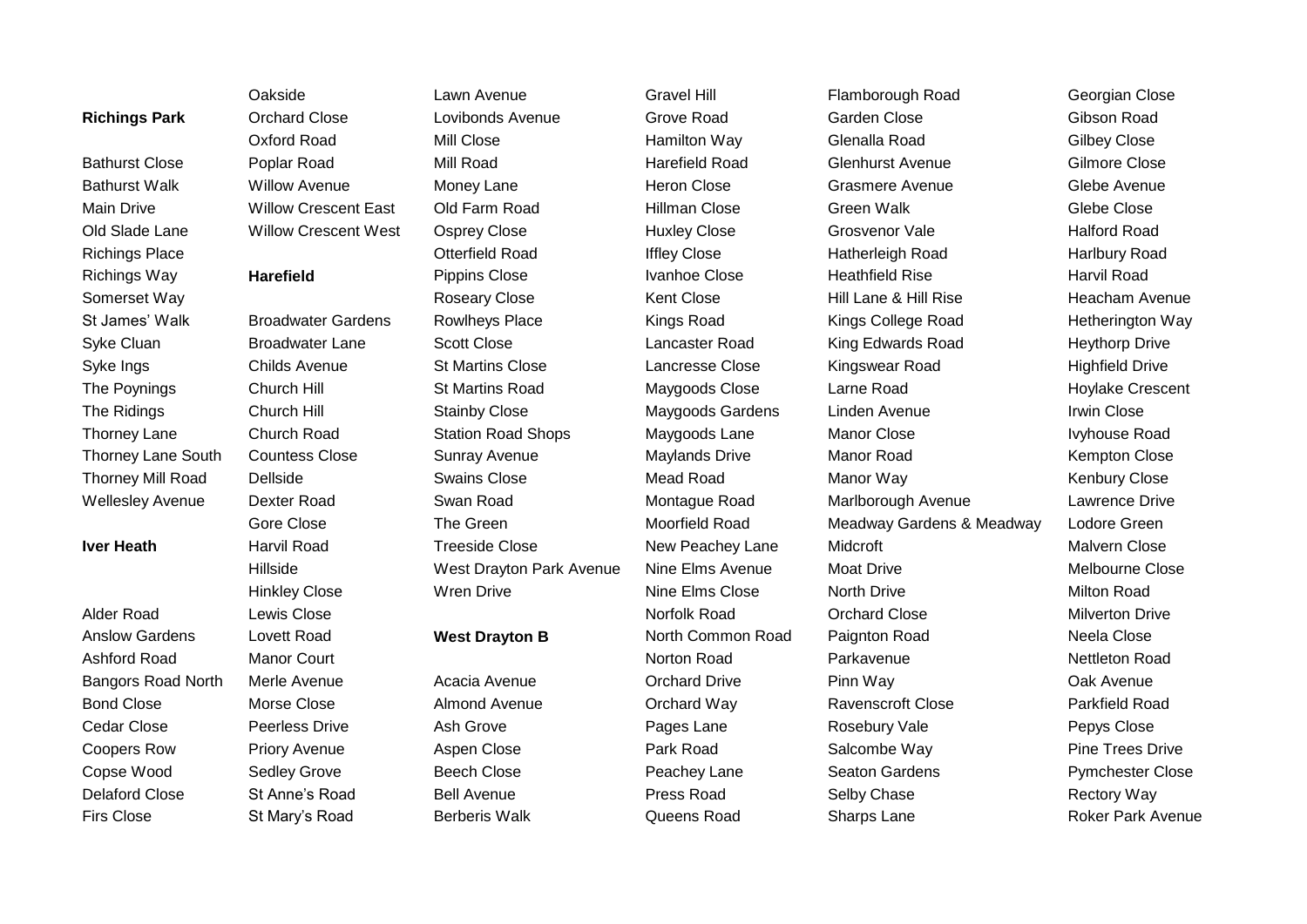Swallow Street **Magnolia** Street Magnolia Street

Glaisyer Way The Furrows Blackthorne Avenue Redford Way Shenley Avenue Shipton Road Grosvenor Close Truesdale Drive Briar Way Salthill Close Sherwood Avenue Shore Drive Hardings Close Camomile Way Sanderson Road Southcote Rise Silver Birch Close Hardings Row Castle Avenue Sargeant Close St Margarets Road St Georges Drive Hawthorn Avenue South Cedar Avenue South Common Road St Martinsapproach St Giles Avenue Heatherden Green Chapman Close St Clement close South Drive Stedman Close Heathway Cherry Lane St David Close Sunnydene Avenue Sussex Raod Honeysuckle Close Chestnut Avenue St Helen Close Torrington Road Swakeleys Drive Iverdale Close Coltsfoot Drive St Luke Close The Ridgeway Tavistock Road Keens Acre East Road St Matthew Close Thurlstone Road The Avenue Laurels Road Edgar Road St Nicholas Close Tiverton Road The Chase Longstone road Elm Grove St Paul Close West Hatch Manor The Drive Lower Mead Emden Close St Peter Close Westorchard Close The Drive Martindale The Greenway Fairfield Road Shops Station Road Whiteheath Avenue The Greenway Norwood Lane Firm the Avenue Firm Tree Avenue Firm the Avenue Millowgrove The Grove The Grove Oak End Drive Gordon Road The Greenway Mindmill Way The Mead The Greenway Albert Windmill Way The Mead Pinewood Close Gorse Walk The Hermitage The Paddocks Pinewood Green Great Benty The Meads The Woods Post Meadow Hazel Avenue Towergate Close Thornhill Road Potters Cross **Exercise Struck And The Call Cross** Heather Lane Villier Street Three Oaks Close Three Oaks Close Rostrevor Gardens **High Street Shops** Warwick Place **National Street Shops** Warwick Place Turnstone Close Turnstone Close Rostrevor Gardens Jasmine Terrace Water Tower Close Vinlake Avenue Rowan Gardens **Kingston Avenue** West Common Road **Warehouse** Vyners Way Slough Road Laburnum Avenue Whitehall Close Warren Road St Margaret's Court **Exercise Close** Laurel Lane Minitehall Road Number 2006 and Willowtree Close St Davids Close Lavender Rise Wilmar Close Windrush Close St Margaret's Close Close Close Leacroft Close Woodhall Close Close Close Witney Close St Margaret's Gate **Lilac Place Sycamore Close** York Road **Close** York And Moodland Close Swallow Dale Lime Avenue Woodland Close Swallow Fields Little Benty **Uxbridge B** Woodstock Drive The Close **Maple Avenue** Maple Avenue Apple Tree Avenue The Parkway **Maple Place** Arundel Road **Maple Place** Arundel Road Arundel Road **Article**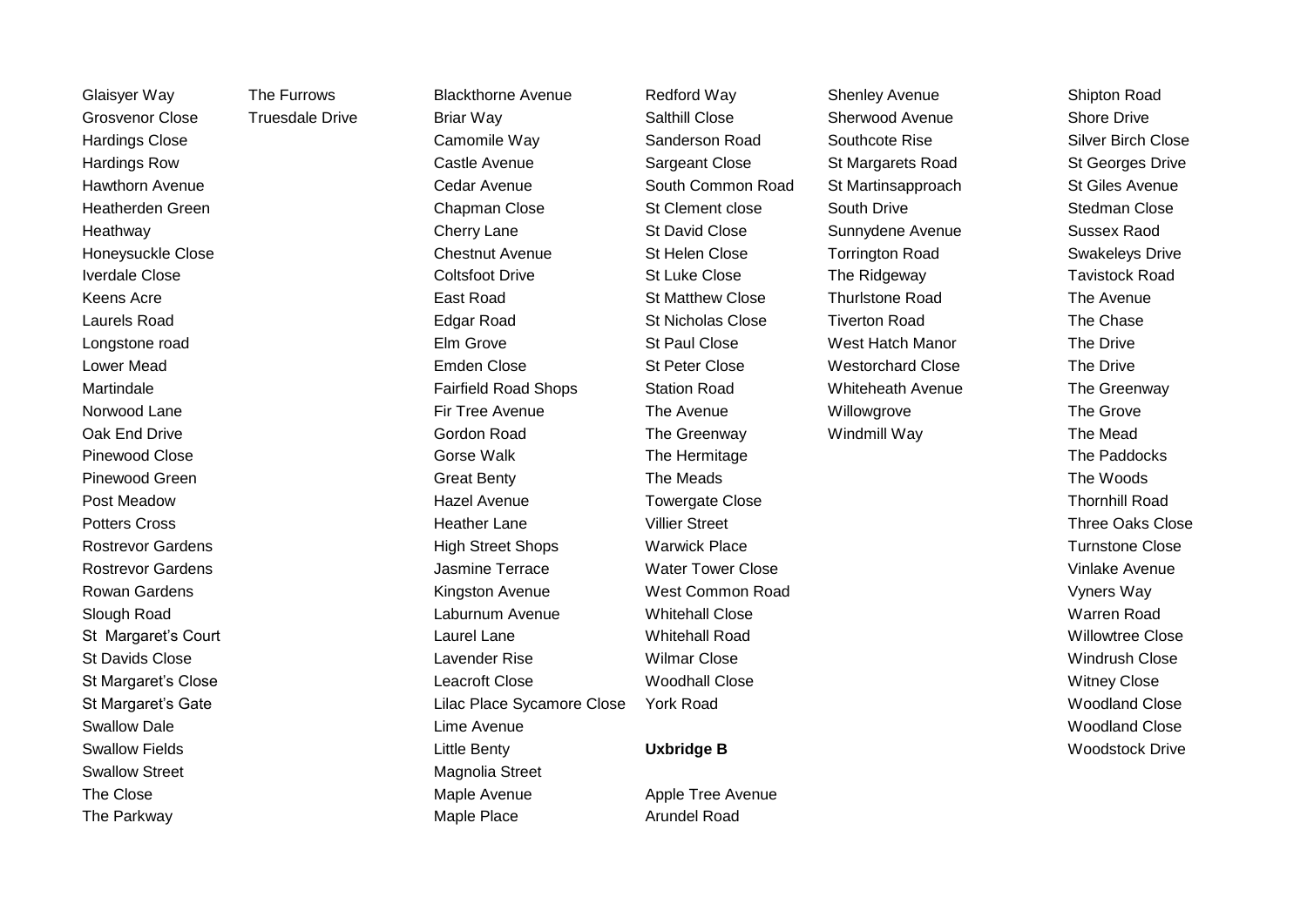Thornbridge road **Milburn Drive** Ashely Road Milburn Drive Trewarden Avenue **Trewarden Avenue** Mulberry Crescent Ashwood Avenue Warrenfield **Myrtle Close Austin Way** White House Way **Napier Close Barchester Close Barchester Close** Wood Lane **Newcombe Rise** Barlee Crescent Wood Lane Close **North Road** Barnsfield Place Oak Avenue **Beechwood Avenue** Pear Tree Avenue Benbow Waye Poplar Avenue Benson Close Porters Way **Boulmer Road** Providence Road Bourn Avenue Rowan Road Bradshawe Waye Rutters Close Bramble Close South Close Bridge Road South Road Bryony Close Station Road Shops Buchan Close Sycamore Close Bullrush Grove The Brambles Campion Close The Coppice **Chapel Lane** The Thicket Church Close Thornton Avenue **Church Lane** Thornton Close Cobden Close Walnut Avenue **Colham Green Road** Whitethorn Avenue **Colham Road** Whitethorn Place Copperfield Avenue Willow Avenue **Cowley Mill Road** Windemere Way **Culvert Lane** Wise Lane **Curran Close** Yew Avenue **Dagnell Crescent** 

Eskdale road Evelyns Close Ferndale Crescent Fernes Close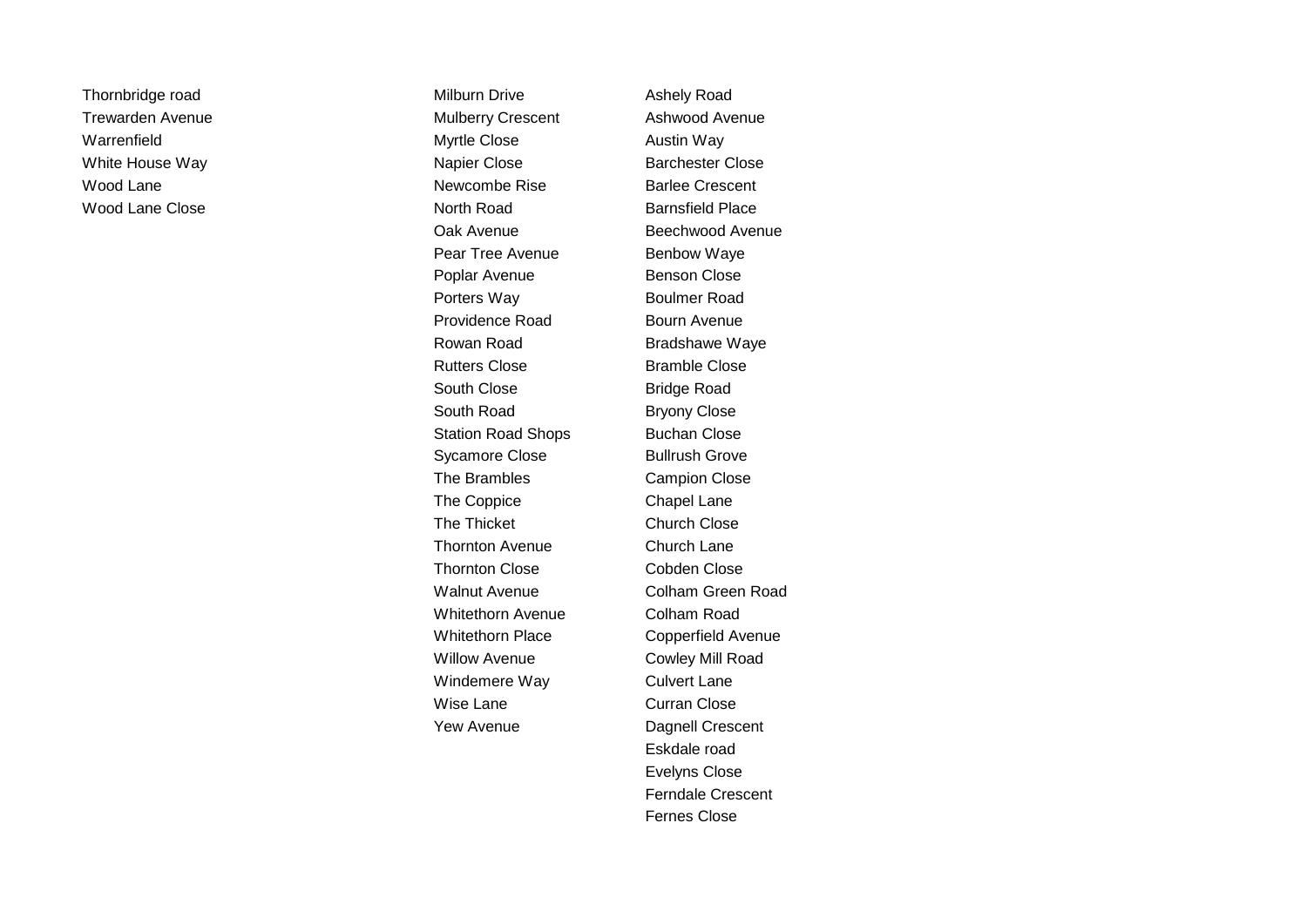Frays Ways Frayslea Glebe Road Grove Lane Heritage Close Hilton Close Hornbill Close Horseshoe Drie Hows Road Lavender Road Lees Road Longbridge Way Micawber Avenue Mill Avenue Mill Bridge Place Millenium Close Newcourt Newcroft Close Newlyn Close Nicholls Avenue Normans Close Old Orchard Close Old School Road Packet Boat Lane Park View Road Peel Way Pield Heath Avenue Pield Heath Road Pinewood Avenue Redfern Close Riverside Way Robinwood Grove Rockingham Close